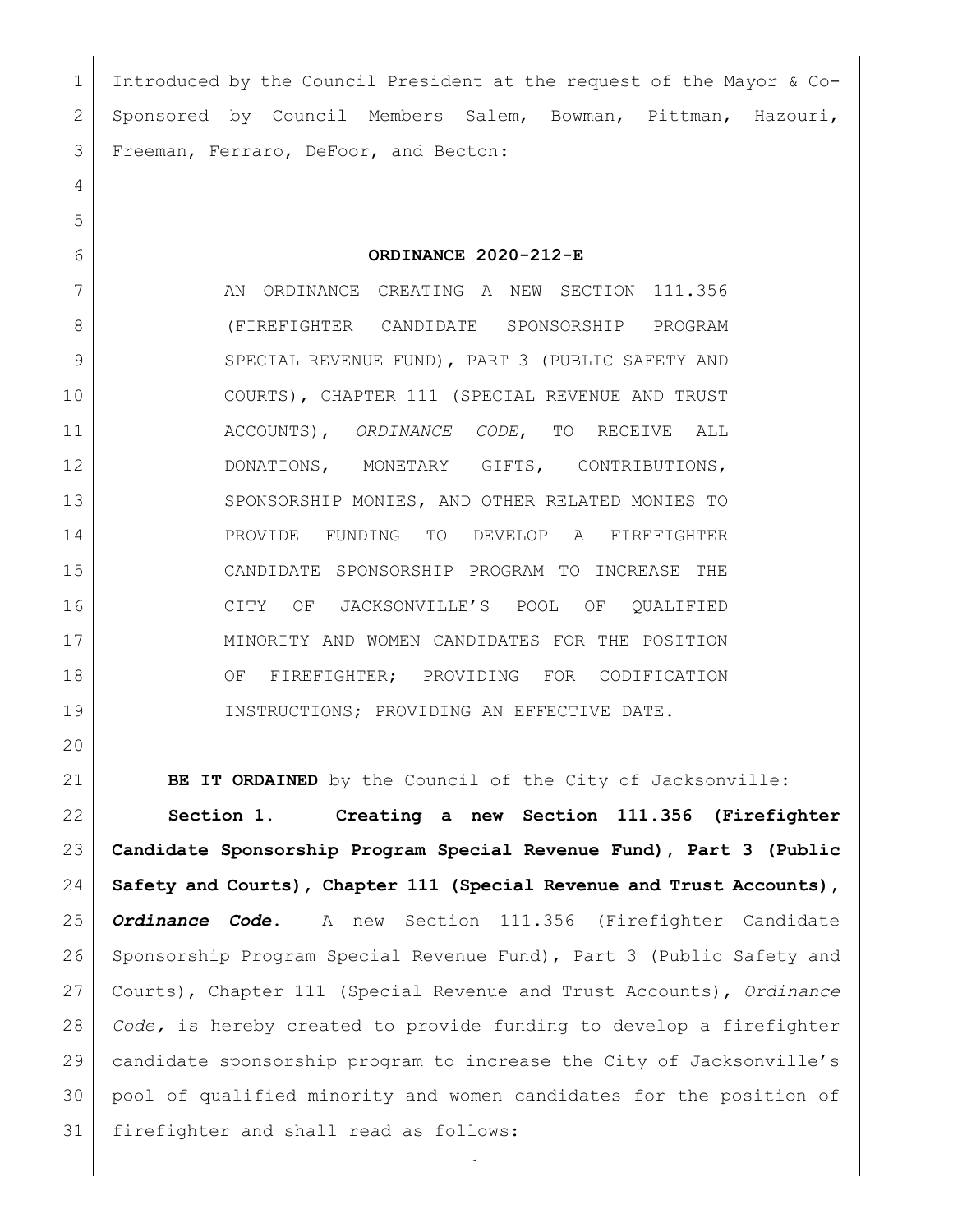**CHAPTER 111 SPECIAL REVENUE AND TRUST ACCOUNTS \* \* \* PART 3 (PUBLIC SAFETY AND COURTS) \* \* \* Sec. 111.356. Firefighter Candidate Sponsorship Program Special Revenue Fund.** There is hereby created within the Special Revenue Funds a 8 special revenue fund account to be known as the Firefighter Candidate 9 Sponsorship Program Special Revenue Fund ("Fund"), into which shall be deposited all donations, monetary gifts, contributions, 11 sponsorship monies, and other monies designated for the approved uses in this section. Monies deposited into the Fund shall be used to 13 defray the costs of tuition, testing fees, certification fees, and other costs and expenses related to the Firefighter Candidate Sponsorship Program. All monies and interest placed into the Fund

are hereby appropriated for the purposes of the Fund and such shall

17 | not lapse to the General Fund at the close of any fiscal year, but

instead shall carry over to the next fiscal year. The Director of

Finance and Administration, or his designee, is authorized and

directed to make disbursements from the Fund upon receipt of the

Director/Fire Chief of the Fire and Rescue Department's

recommendation and written request, subject to the availability of

funds in the Fund. This trust fund shall be subject to review and

audit by the Council Auditor. Within 60 days of the end of each fiscal

year, the Director/Fire Chief of the Fire and Rescue Department shall

file with the Council Secretary a statement of all of the previous

27 | year's revenues and expenditures from the Fund.

## **\* \* \***

 **Section 2. Codification Instructions.** The Codifier and the Office of General Counsel are authorized to make all chapter changes set forth herein in the *Ordinance Code*. Such editorial changes and